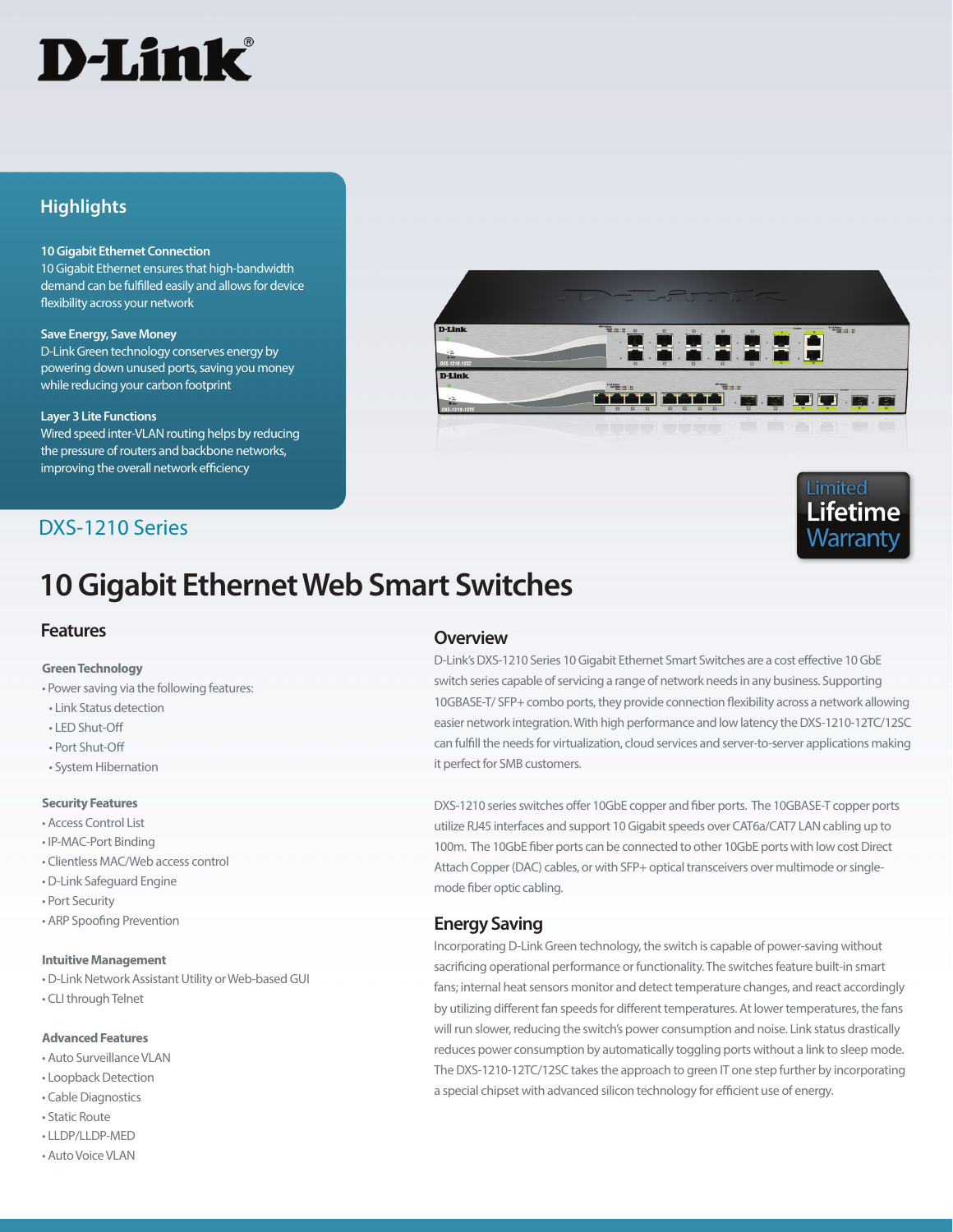# **D-Link**

## **Extensive Management and Layer 2 Features**

Equipped with a complete lineup of L2 features, the DXS-1210-12TC/12SC includes port mirroring, Spanning Tree Protocol and Link Aggregation Control Protocol (LACP). Network maintenance features include loopback detection and cable diagnostics. Loopback detection is used to detect loops created by a specific port and automatically shut down the affected port. The cable diagnostic feature, designed primarily for administrators and customer service representatives, can rapidly discover errors and determine the cable quality, allowing the switch to manage itself for you.

## **QoS, Bandwidth Control**

The DXS-1210-12TC/12SC supports Auto Surveillance VLAN (ASV), and Auto Voice VLAN, which are best suited for VoIP and video surveillance deployments. Auto Surveillance VLAN is a new, industry-leading technology that the DXS-1210-12TC/12SC 10 Gigabit Ethernet Smart Switch provides. This technology consolidates data and surveillance video transmission through a single unit thus sparing businesses the expense of dedicated hardware and facilities. ASV also ensures the quality of real-time video for monitoring and control without compromising the transmission of conventional network data. The Auto Voice VLAN technology enhances the VoIP service by automatically placing voice traffic from an IP phone to an assigned VLAN. With higher priority and individual VLAN, these features guarantee the quality and security of VoIP traffic. Furthermore, the DSCP markings on Ethernet packets enable different levels of service to be assigned to network traffic. As a result, these voice and video packets take precedence over other packets. In addition, with bandwidth control, network administrators can reserve bandwidth for important functions that require a larger bandwidth or might have high priority.

## **Secure your Network**

D-Link's innovative Safeguard Engine® protects the switches against traffic flooding caused by malicious attacks. The DXS-1210-12TC/12SC supports 802.1X port based and host based authentication, allowing the network to be authenticated through external RADIUS servers. In addition, the Access Control List (ACL) feature enhances network security and helps to protect the network. The DXS-1210-12TC/12SC includes ARP

spoofing prevention, which protects from attacks on the network that may allow an intruder to sniff data frames, modify traffic, or bring traffic to a halt altogether by sending fake ARP messages. To prevent ARP spoofing attacks, the switch uses packet control ACLs to block invalid packets that contain fake ARP messages. For added security, the DHCP server screening feature rogue DHCP server packets from user ports to prevent unauthorized IP assignment.

### **Versatile Management**

The DXS-1210-12TC/12SC provides a D-Link Network Assistant Utility that simplifies the configuration for devices supporting D-Link Discovery Protocol. The D-Link network assistant utility easily allows customers to discover multiple D-Link Smart Switches within the same L2 network segment. With this utility, users do not need to change the IP address of their PC to discover the DXS-1210. It also simplifies the initial setup of the switches. Switches within the same L2 network segment that are connected to the user's PC are displayed on screen for instant access. This allows extensive switch configuration and basic setup of discovered devices, including password changes and firmware upgrades. The DXS-1210- 12TC/12SC also supports D-View® 6.0 and Command Line Interface (CLI) through Telnet. D-View 6.0 is a network management system that allows for the central management of critical network characteristics such as availability, reliability, resilience, and security.

### **Seamless Integration**

The DXS-1210-12TC/12SC comes with Ethernet copper ports capable of connecting to existing CAT5 twisted-pair cables, supporting CAT6 for 10GBASE-T. The DXS-1210-10TS has 8 10GBASE-T ports and 2 SFP+ ports and the DXS-1210- 12TC has an additional 2 10GBASE-T/SFP+ combo port design while the DXS-1210-12SC has 10 10G SFP+ ports and 2 10GBASE-T/ SFP+ combo port design. This means they provide a more flexible solution for upstream or downstream server connections, making network administration easy.

## **Limited Lifetime Warranty**

D-Link offers a Limited Lifetime Warranty on the DXS-1210 Series 10 Gigabit Ethernet Smart switches to further its commitment to product quality and long term customer confidence.

| <b>Technical Specifications</b> |                                                                                                                                                                                                                                                                              |                                                           |
|---------------------------------|------------------------------------------------------------------------------------------------------------------------------------------------------------------------------------------------------------------------------------------------------------------------------|-----------------------------------------------------------|
| General                         |                                                                                                                                                                                                                                                                              |                                                           |
| Model                           | DXS-1210-12TC                                                                                                                                                                                                                                                                | DXS-1210-12SC                                             |
| Interfaces                      | • 8-port 10GBASE-T<br>• 2-port SFP+<br>• 2-port 10GBASE-T/SFP+ combo                                                                                                                                                                                                         | $\cdot$ 10-port 10G SFP+<br>• 2-port 10GBASE-T/SFP+ combo |
| Port Standard & Functions       | • IEEE 802.3u 100BASE-TX Fast Ethernet<br>• IEEE 802.3ab 1000BASE-T Gigabit Ethernet<br>• IEEE 802.3az compliance<br>• IEEE 802.3an 10GBASE-T 10GbE over copper<br>• IEEE 802.3ae 10GbE over fiber<br>• IEEE 802.3z 1000BASE-X<br>• Auto MDI/MDIX support for 1000/10GBASE-T |                                                           |
| Network Cables for 10GBASE-T    | $\cdot$ CAT-6 (30 m max)<br>• CAT-6A or CAT-7(100 m max)                                                                                                                                                                                                                     |                                                           |
| Media Interface Exchange        | • Auto MDI/MDIX adjustment for all twisted-pair ports                                                                                                                                                                                                                        |                                                           |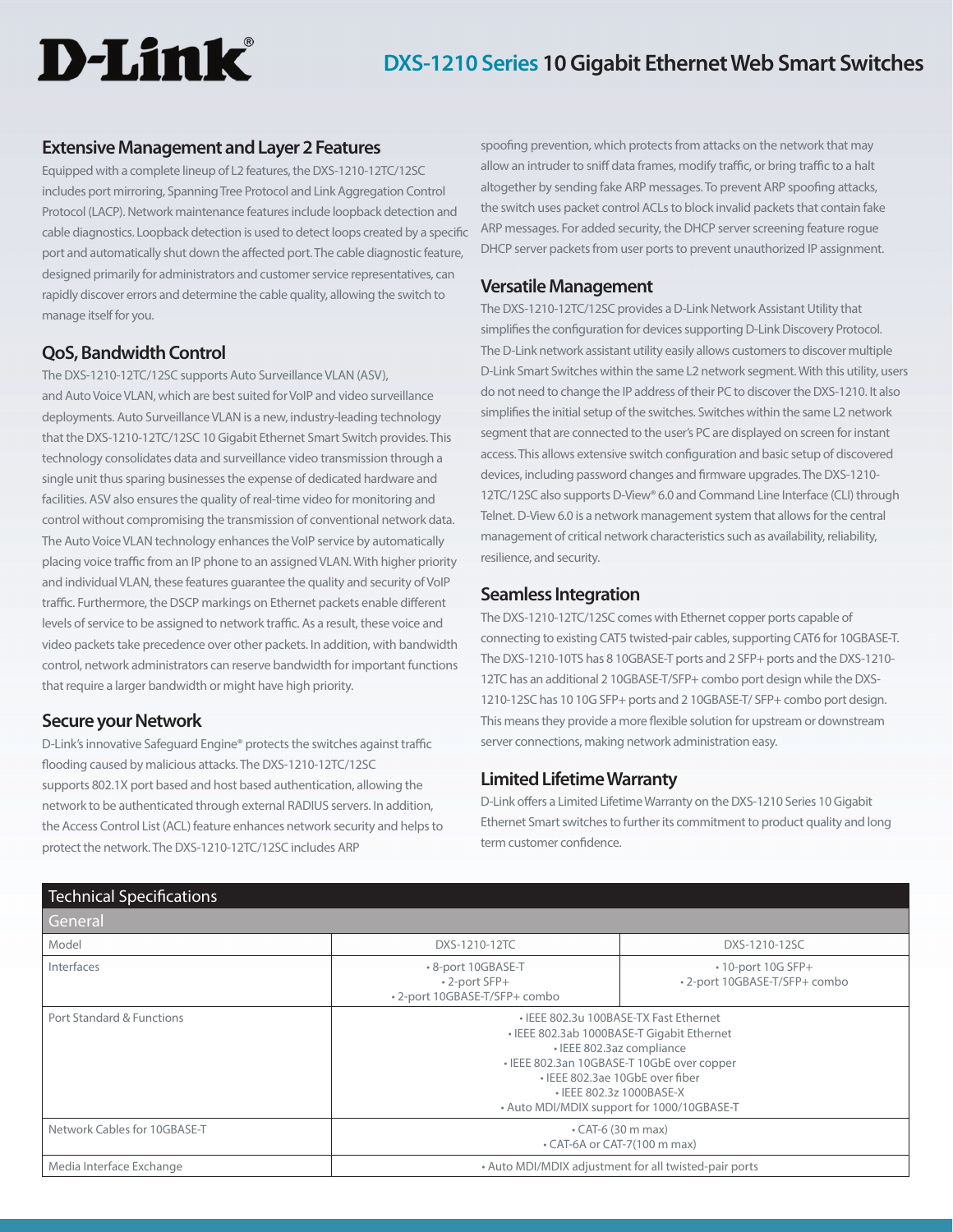# D-Link®

# **DXS-1210 Series 10 Gigabit Ethernet Web Smart Switches**

| Performance                      |                                                                                                                     |                  |
|----------------------------------|---------------------------------------------------------------------------------------------------------------------|------------------|
| <b>Switching Capacity</b>        | • 240 Gbps                                                                                                          | $\cdot$ 240 Gbps |
| Maximum Packet Forwarding Rate   | • 178.56 Mpps                                                                                                       | • 178.56 Mpps    |
| <b>Transmission Method</b>       | • Store-and-forward                                                                                                 |                  |
| <b>MAC Address Table</b>         | • Up to 16,000 entries per device                                                                                   |                  |
| Physical/Environmental           |                                                                                                                     |                  |
| AC Input                         | • 100 to 240 VAC                                                                                                    |                  |
| Maximum Power<br>Consumption     | • 90.81 watts                                                                                                       | • 43.81 watts    |
| <b>Standby Power Consumption</b> | • 42.65 watts                                                                                                       | • 25.22 watts    |
| <b>Operating Temperature</b>     | $\cdot$ -5 to 50 $\degree$ C (23 to 122 $\degree$ F)                                                                |                  |
| Storage Temperature              | • -40 to 70 °C (-40 to 158 °F)                                                                                      |                  |
| <b>Operating Humidity</b>        | . 0 % to 95 % non-condensing                                                                                        |                  |
| <b>Storage Humidity</b>          | . 0 % to 95 % non-condensing                                                                                        |                  |
| Dimensions (L x W x H)           | +440 x 210 x 44 mm (17.36 x 8.26 x 1.73 inches)                                                                     |                  |
| Weight                           | $-3.15$ kg                                                                                                          | $-2.73$ kg       |
| Diagnostic LEDs                  | • Link/Activity/Speed (Per 10GBASE-T port)<br>• Link/Activity/Speed (Per 10G SFP+ port)<br>· Power/Fan (Per device) |                  |
| Certifications                   | $\cdot$ CE<br>$\cdot$ FCC<br>· C-Ticket<br>$\cdot$ VCCI<br>• BSMI<br>$\cdot$ CCC                                    |                  |
| Safety                           | $\cdot$ cUL<br>$\cdot$ CB<br>$\cdot$ CE<br>$\cdot$ CCC<br>• BSMI                                                    |                  |

| <b>Features</b>         |                                                                                                                                                                                                                                                                                                                                                                                                                                                                  |                                                                                                                                                                                                                                                                                                                                                                                                                                                |
|-------------------------|------------------------------------------------------------------------------------------------------------------------------------------------------------------------------------------------------------------------------------------------------------------------------------------------------------------------------------------------------------------------------------------------------------------------------------------------------------------|------------------------------------------------------------------------------------------------------------------------------------------------------------------------------------------------------------------------------------------------------------------------------------------------------------------------------------------------------------------------------------------------------------------------------------------------|
| L <sub>2</sub> Features | • MAC Address Table<br>• Up to 16K entries<br>• Static MAC Addresses<br>$-1K$<br>• IGMP Snooping<br>• IGMP v1/v2/v3 Snooping<br>• Supports 1000 IGMP groups<br>• Supports at least 128 static multicast addresses<br>• Per VLAN IGMP Snooping<br>• Support host-based fast leave<br>• MLD Snooping<br>• MLD v1/v2 Snooping<br>· Support 1000 groups<br>• Support 128 static multicast addresses<br>• Support host-based fast leave<br>$\cdot$ LLDP<br>• LLDP-MED | • Spanning Tree Protocol<br>•802.1D STP<br>•802.1w RSTP<br>• 802.1s MSTP<br>• Flow Control<br>.802.3x Flow Control<br>• HOL Blocking Prevention<br>• Port Mirroring<br>• One-to-One<br>• Many-to-One<br>• Supports Mirroring for Tx/Rx/Both<br>.802.3ad Link Aggregation:<br>• Maximum of 8 groups/8 ports per group<br>• Jumbo Frame<br>$\cdot$ Up to 9KB<br>• Loopback Detection<br>• ERPS (Ethernet Ring Protection Switching) <sup>1</sup> |
| <b>VLAN</b>             | •802.10 VLAN<br>• Port-based VLAN<br>• 4K VLAN Groups<br>• Configurable VID 1-4094                                                                                                                                                                                                                                                                                                                                                                               | • Voice VLAN <sup>1</sup><br>• Auto Surveillance VLAN <sup>1</sup><br>$\cdot$ GVRP <sup>1</sup><br>• Asymmetric VLAN                                                                                                                                                                                                                                                                                                                           |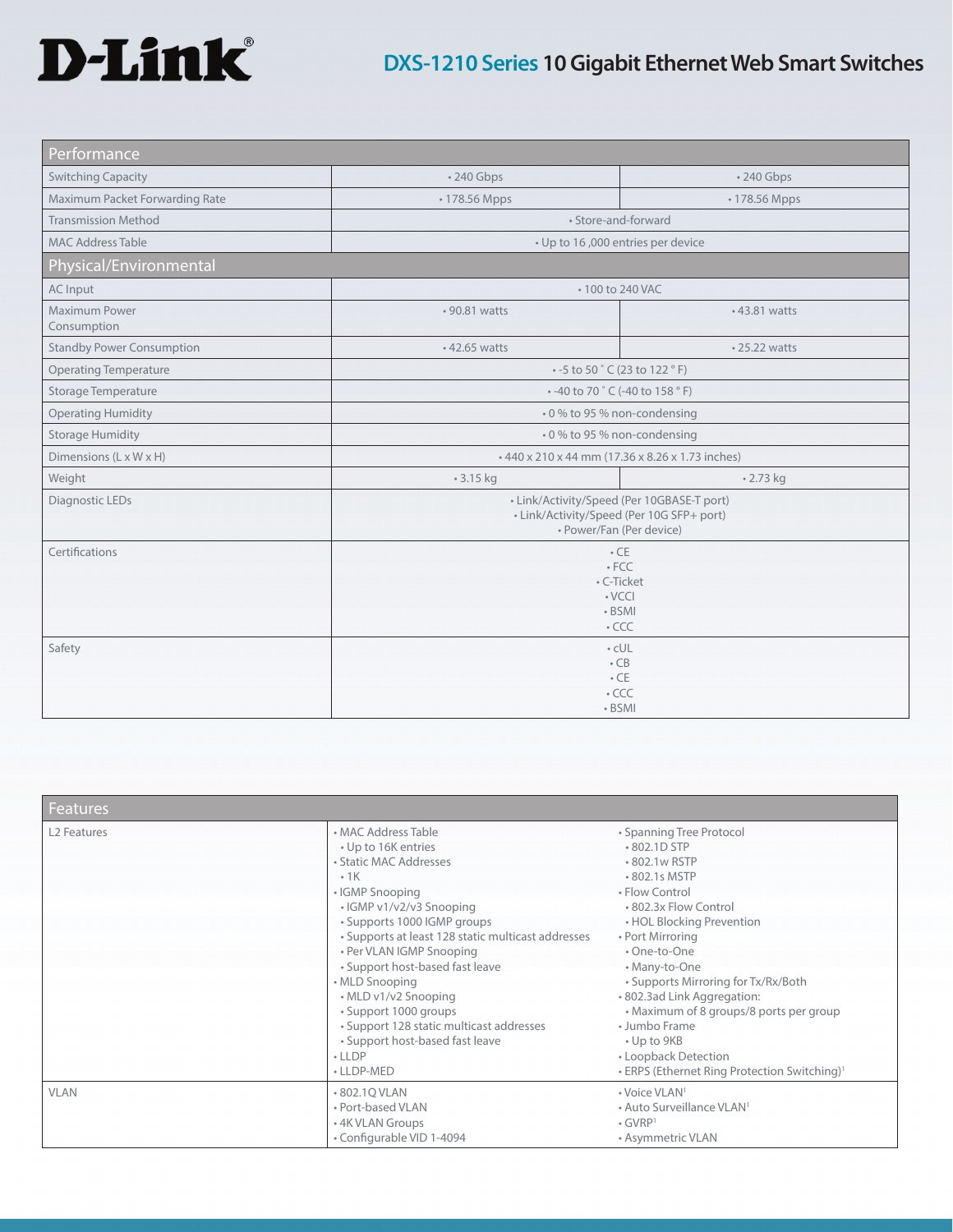

# **DXS-1210 Series 10 Gigabit Ethernet Web Smart Switches**

| Quality of Service (QoS)  | • CoS based on<br>• 802.1p Priority Queues<br>$\cdot$ DSCP<br>$\cdot$ ToS<br>• IPv6 Traffic Class<br>• TCP/UDP port<br>• VLAN ID<br>• MAC Address<br>• Ether Type<br>• IP Address<br>• Protocol Type<br>• IPv6 Flow Label                                                                                                                                                                                                                                                                                                                                | • 802.1p Priority Queue<br>* 8 queues per port<br>• Queue Handling<br>· Strict<br>• Weighted Round Robin (WRR)<br>• Deficit Round Robin (DRR)<br>• Weighted Deficit Round Robin (WDRR)<br>· Bandwidth Control<br>• Port-based (Ingress/Egress, min. granularity 64 Kbps)                                                                                                                                                                                                                                                    |
|---------------------------|----------------------------------------------------------------------------------------------------------------------------------------------------------------------------------------------------------------------------------------------------------------------------------------------------------------------------------------------------------------------------------------------------------------------------------------------------------------------------------------------------------------------------------------------------------|-----------------------------------------------------------------------------------------------------------------------------------------------------------------------------------------------------------------------------------------------------------------------------------------------------------------------------------------------------------------------------------------------------------------------------------------------------------------------------------------------------------------------------|
| L <sub>3</sub> Features   | • IP Interface<br>• Supports 16 IPv4/v6 interfaces<br>$-$ ARP<br>• 128 Static ARP<br>• Default Route <sup>1</sup>                                                                                                                                                                                                                                                                                                                                                                                                                                        | . IPv6 Neighbor Discovery (ND)<br>• Static Route <sup>1</sup><br>• Max. 32 IPv4 entries<br>• Max. 32 IPv6 entries                                                                                                                                                                                                                                                                                                                                                                                                           |
| Access Control List (ACL) | • Max. 512 access list<br>• Max. 512 ACL rules<br>• Max. 50 VLAN access map <sup>1</sup><br>• ACL based on<br>• 802.1p priority<br>• VLAN1<br>• MAC address<br>• Ether type                                                                                                                                                                                                                                                                                                                                                                              | · IP address<br>$\cdot$ DSCP<br>• Protocol type<br>• TCP/UDP port number<br>• IPv6 Traffic Class<br>• IPv6 flow label                                                                                                                                                                                                                                                                                                                                                                                                       |
| Security                  | • Broadcast/Multicast/Unicast Storm Control<br>• D-Link Safeguard Engine<br>• DHCP Server Screening<br>• IP-MAC-Port Binding<br>• DHCP Snooping <sup>1</sup><br>$\cdot$ IP Source Guard <sup>1</sup><br>• Dynamic ARP Inspection <sup>1</sup><br>• IPv6 Snooping <sup>1</sup><br>• IPv6 Source Guard <sup>1</sup><br>• DHCPv6 Guard <sup>1</sup><br>• IPv6 ND Inspection <sup>1</sup><br>• IPv6 Route Advertisement (RA) Guard <sup>1</sup>                                                                                                              | • Traffic Segmentation<br>$\cdot$ SSH <sup>1</sup><br>• Support v1/v2<br>· Support IPv4/ IPv6<br>$\cdot$ SSL<br>· Support v1/v2/v3<br>· Support IPv4/IPv6<br>• ARP Spoofing Prevention <sup>1</sup><br>• Max. 127 entries<br>• DoS Attack Prevention<br>• Port Security<br>• Supports up to 64 MAC addresses per port<br>• Duplicate Address Detection                                                                                                                                                                      |
| <b>OAM</b>                | • Cable Diagnostics                                                                                                                                                                                                                                                                                                                                                                                                                                                                                                                                      |                                                                                                                                                                                                                                                                                                                                                                                                                                                                                                                             |
| <b>AAA</b>                | • Web-based Access Control (WAC) <sup>1</sup><br>• Support local/RADIUS database<br>• Support Port-based access control<br>• Support Host-based access control<br>• Support Dynamic VLAN Assignment<br>· Identity-driven Policy (VLAN/ACL/QoS) Assignment<br>• 802.1X Authentication <sup>1</sup><br>• Support Dynamic VLAN Assignment<br>• Identity-driven Policy (VLAN/ACL/QoS) Assignment<br>• Supports local/RADIUS database<br>• Supports Port-based access control<br>• Supports Host-based access control<br>• Supports EAP, OTP, TLS, TTLS, PEAP | • Support IPv4/IPv6 RADIUS Server <sup>1</sup><br>• Support IPv4/IPv6 TACACS+ <sup>1</sup><br>• Guest VLAN <sup>1</sup><br>• Compound Authentication <sup>1</sup><br>• Authentication for management access<br>• Authentication Database Failover <sup>1</sup><br>• MAC-based Access Control (MAC) <sup>1</sup><br>• Support local/RADIUS database<br>• Support Port-based access control<br>• Support Host-based access control<br>• Support Dynamic VLAN Assignment<br>· Identity-driven Policy (VLAN/ACL/QoS) Assignment |
| Management                | • Web-based GUI<br>• D-Link Network Assistant Utility<br>• Compact CLI<br>• Telnet Server<br>• TFTP Client<br>• Configurable MDI/MDIX<br>• SNMP<br>• Supports v1/v2c/v3<br>• SNMP Trap<br>• Smart Wizard<br>• LLDP<br>• LLDP-MED<br>• DHCP Relay <sup>1</sup>                                                                                                                                                                                                                                                                                            | • System Log<br>• BootP/DHCP Client<br>$\cdot$ SNTP <sup>1</sup><br>• ICMP v6<br>• IPv4/v6 Dual Stack<br>• DHCP Auto Configuration <sup>1</sup><br>$\cdot$ RMON v1/v2 <sup>1</sup><br>• Trusted Host<br>• Dual Images<br>• Dual Configurations <sup>1</sup><br>• DNS Client <sup>1</sup><br>• Debug command                                                                                                                                                                                                                 |